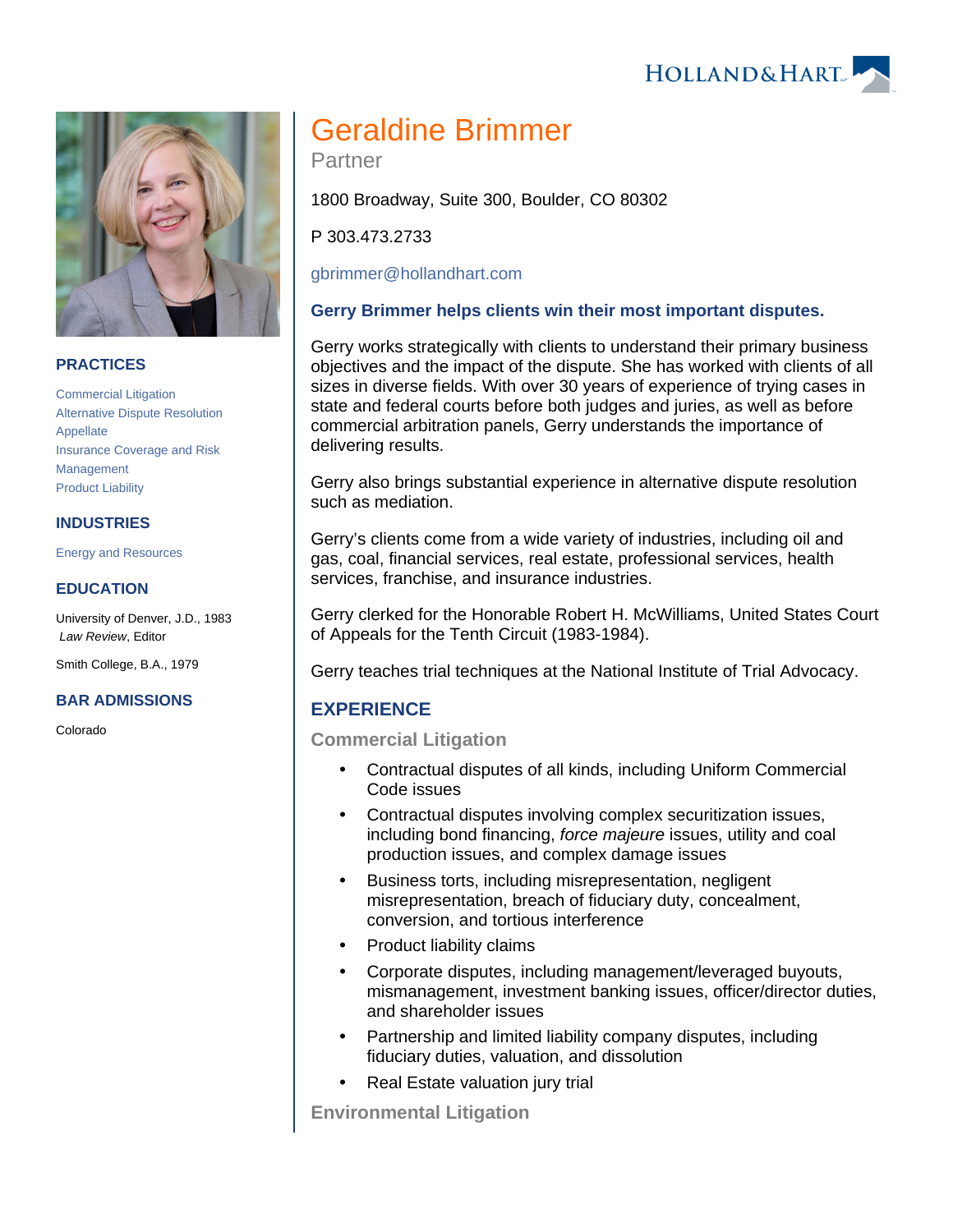

- Complex litigation against a potential responsible party for natural resource damages under CERCLA involving compensable value damages based on the contingent valuation methodology and on random utility modeling
- Trial to a federal court involving the determination and quantification of injury to aquatic, terrestrial, and groundwater natural resources at four Superfund sites

**Natural Resource Litigation**

- Oil and gas disputes
- Coal contract disputes

# **CLIENT RESULTS**

Obtained defense verdict for large regional insurance broker after nine-day jury trial involving claims of breach of contract and breach of fiduciary duty for over \$3 million; successfully dismissed fraud, civil theft, professional malpractice, and negligent supervision claims on dispositive motions granted immediately before trial.

Obtained a complete defense verdict after one-week jury trial on breach of contract and breach of good faith and fair dealing claims involving exclusive licensing agreement; motion for summary judgment on plaintiff's claim of breach of contract as to third-party beneficiary was granted prior to trial.

Obtained partial summary judgment on economic loss rule barring tort claims and barring lost profits damages based on their speculative nature.

Tried two-week bench trial for major refinery regarding negligence and breach of contract claims.

Tried three-month bench trial on natural resource damages claims under CERCLA in federal court in Montana; case eventually was settled.

Successfully resolved complex claims for conversion, trespass, negligence, intentional interference with contract and unjust enrichment against major oil and gas client involving production and storage of natural gas in underground reservoir.

Obtained jury verdict for coal client against purchaser enforcing long-term contract.

Obtained dismissal of judgment creditor's claims against alleged Colorado real estate asset of former Philippines President Marcos.

Obtained partial summary judgment for oil and gas producer in federal court litigation involving complex claims of breach of contract and tortious interference relating to development and operation of oil and gas properties in Michigan.

## **SPEAKING ENGAGEMENTS**